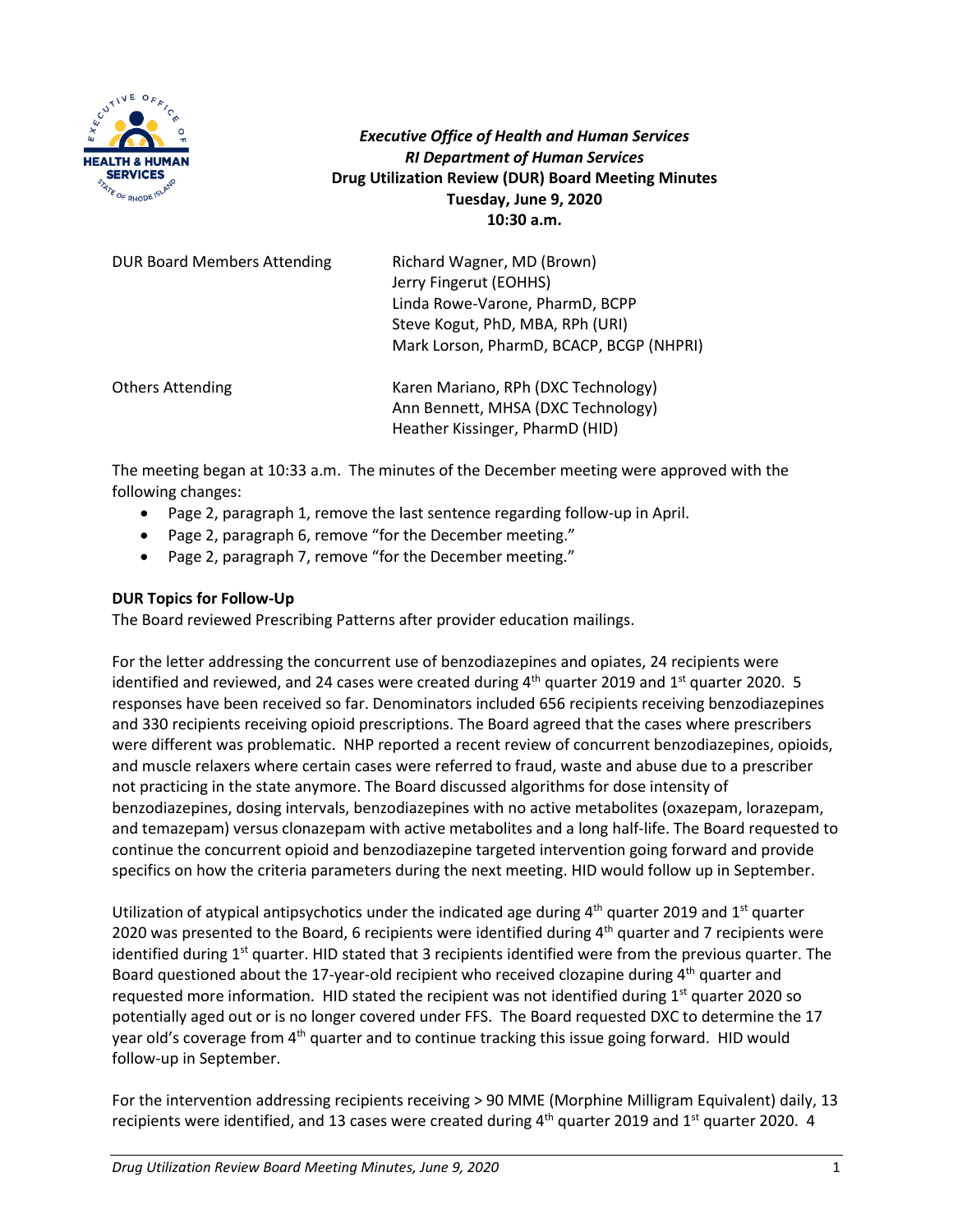response has been received so far and the denominator was 330 unique recipients received an opioid. The Board requested to repeat the mailer. HID would follow-up in September.

For the intervention addressing recipients receiving  $\geq$  365 days' supply of a proton pump inhibitor (PPI), 22 recipients were identified, and 22 cases were created. During the previous meeting the Board requested the denominators and a report on responses received. HID stated the denominator for PPI use was 1,499 unique recipients and 5 responses were received. The Board discussed concurrent PPI and NSAID use where long-term PPI use may be appropriate. The Board determined this was not an issue.

For the intervention addressing recipients receiving methadone maintenance with concurrent opioid prescriptions, 6 recipients were identified during  $4^{\text{th}}$  quarter 2019 and 3 recipients were identified during  $1<sup>st</sup>$  quarter 2020, all 3 patients were from the previous quarter. Additionally, over the past 4 quarters there have been 2 unique recipients consistently receiving concurrent methadone maintenance with opioid prescriptions. The Board requested to know if NHP was performing a similar intervention. NHP responded that in order to review they would need behavioral health data. The Board requested HID to repeat the mailer for the 3 recipients identified during  $1<sup>st</sup>$  quarter, report the number of recipients during the next meeting for 2<sup>nd</sup> quarter, and graph, over time. HID would follow-up in September.

Outside of the requested specialty mailing requests, HID presented information regarding 8 additional follow-up items; opioid induced constipation (OIC) agent utilization, naloxone utilization, biologic agent utilization, tramadol utilization, stimulant utilization, atypical antipsychotic utilization in recipients < 18 years of age, unique recipients receiving > 10 prescriptions per month, and statin utilization.

For the follow-up item addressing OIC agent utilization, HID reported that 3 unique recipients received the OIC medication Movantik during  $4<sup>th</sup>$  quarter 2019 and  $1<sup>st</sup>$  quarter 2020. 2 recipients were receiving concurrent suboxone and 1 recipient was not receiving concurrent opioid therapy. The Board requested that DXC and HID work to review and approve RDUR criteria to review OIC medication utilization within the FFS population and report back during the next DUR meeting. HID would follow up in September.

For the follow-up item addressing naloxone utilization, HID reported that 54 prescriptions were filled during 4<sup>th</sup> quarter 2019 and 62 prescriptions were filled during 1<sup>st</sup> quarter 2020. NPH reported approximately 800 prescriptions were filled during  $4<sup>th</sup>$  quarter 2019 and approximately the same number filled during  $1<sup>st</sup>$  quarter 2020. NPH also reported the number of unique recipients, showing approximately 60 unique recipients filled more than 1 naloxone prescription each quarter. The Board requested HID to continue utilization review and add unique recipients to utilization data reported. HID would follow up in September.

For the follow-up item addressing biologic agent utilization, HID presented 6 different classes of biologics, FDA approved indications, and utilization. The Board requested HID to work with DXC for the recipients with missing diagnoses for use and to continue utilization review. HID would follow up in September.

For the follow-up item addressing tramadol utilization, HID reported that 40 unique recipients received 103 total prescriptions for tramadol products during  $4<sup>th</sup>$  quarter 2019 and 1<sup>st</sup> quarter 2020. HID presented limitations around tramadol utilization from other states to provide insight into other states PA options. DXC discussed prospective options for tramadol monitoring within RI FFS which included: daily accumulator, days' supply, and point of sale warning for concurrent therapy. The Board discussed prescribers assuming less risk with tramadol compared to other opioids which is not the case. The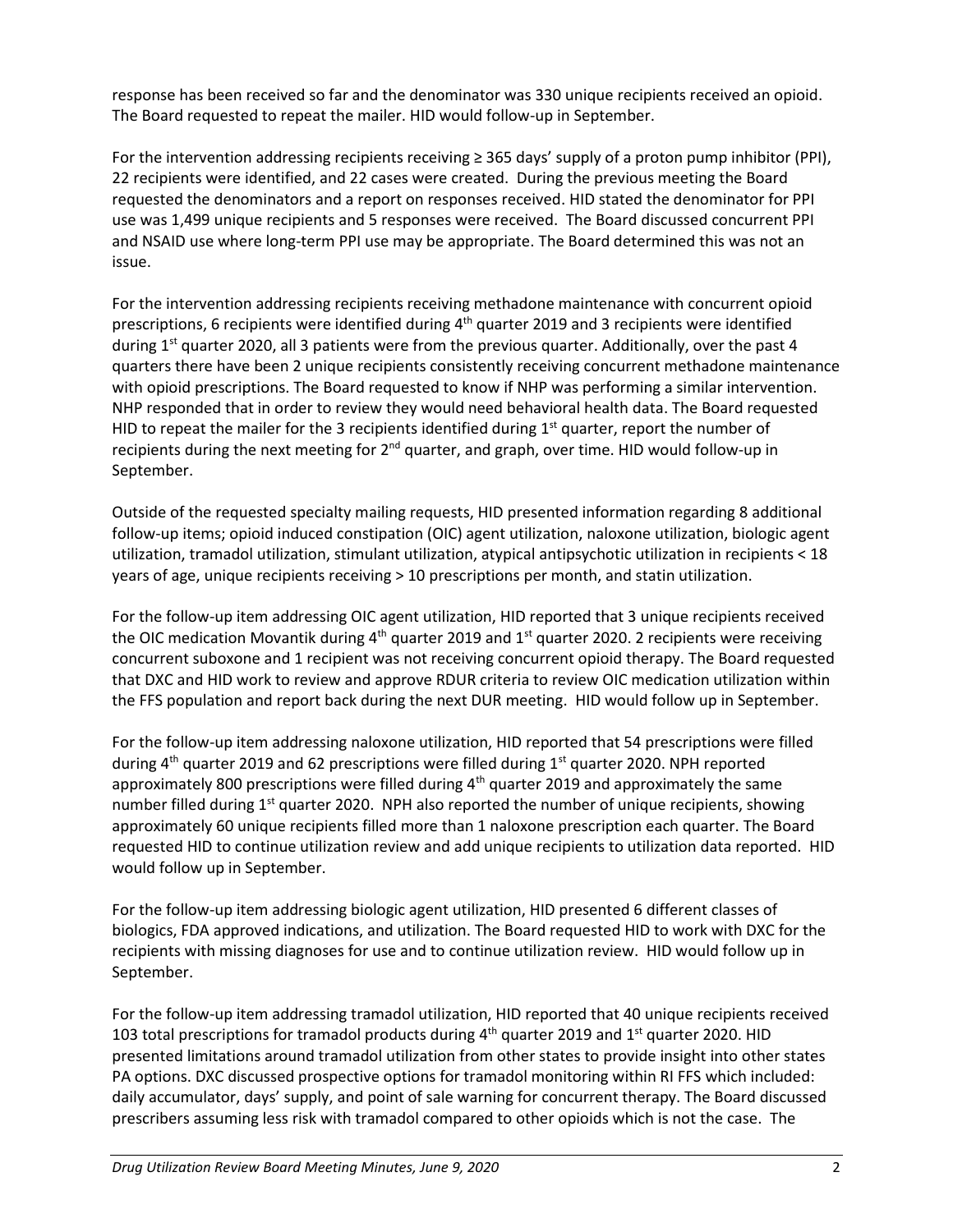Board discussed the risk of seizures associated with tramadol, as well as other medications such as fluoroquinolones and bupropion, which has a dose related curve except during sleep. The Board requested that HID report on the percentage of tramadol prescriptions compared to all opioids during the next DUR meeting. HID would follow-up in September.

For the follow-up item addressing stimulant medication utilization, HID reported that 48 new criteria were developed to target max daily dosing for stimulant products. During the previous cycle 10 unique recipients were identified by the max dosing criteria with 325 unique recipients receiving any stimulant medication during the same time frame. The Board requested to review the stimulant max dose criteria during the next quarter. HID would follow-up in September.

For the follow-up item addressing atypical antipsychotic utilization in recipients < 18 years of age (yoa), HID reported that 153 unique recipients < 18 yoa received atypicals during 4<sup>th</sup> quarter 2019 and 1<sup>st</sup> quarter 2020. 13 unique recipients < 18 yoa received more than 1 atypical, 65 unique recipients < 18 yoa received concurrent therapy with a stimulant and 27 received concurrent therapy with a sedative hypnotic. The Board requested that DXC and HID work to review and approve RDUR criteria to review atypical antipsychotics used concurrently with sedatives hypnotics/anxiolytics and review during the next quarter. HID would follow-up in September.

For the follow-up item addressing recipients receiving greater than 10 regularly prescribed medications per month, HID reported that 34 unique recipients were identified during 1<sup>st</sup> quarter 2020 and approximately 9,800 unique recipients filled prescriptions during the same timeframe. The Board discussed polypharmacy and incidence increases as the age of a patient increases referencing a recent RI APCD study that found 7% of adults ≥ 50 years of age received > 10 medications chronically. DXC stated a report would be provided during the next meeting to show the age breakdown for FFS enrollees.

For the follow-up item addressing statin utilization, HID reported that 778 unique recipients filled a statin prescription during 1<sup>st</sup> quarter 2020. 361 recipients were male, and 417 recipients were female. The Board requested to re-run the query reviewing age by decade and the male/female ratio for each decade. HID would follow-up in September.

# **ADURS (American Drug Utilization Review Society) Topics**

The Board reviewed slides that presented recent ADURS topics. Topics reviewed included: Medication Assisted Treatment (MAT), Advisory Community on Immunization Practices (ACIP), waiving proof of delivery, and an update on the CMS survey.

# **Top 10 Medications by Utilization & by Pharmacy Paid Amount**

The Board reviewed slides that presented the top 10 medications by utilization and by pharmacy paid amount during 4<sup>th</sup> quarter 2019 and 1<sup>st</sup> quarter 2020.

#### **High Volume Prescribers of Opioids**

The Board reviewed a slide that presented high volume prescribers of opioids for 4<sup>th</sup> quarter 2019 and 1<sup>st</sup> quarter 2020. The Board requested DXC and HID to review the claims detail and perform an internal analysis of outliers based on the highest prescriber use rates. HID would follow-up in September.

#### **Opioid Utilization Report**

The Board reviewed slides that presented long and short acting opioid utilization during 4<sup>th</sup> quarter 2019 and  $1<sup>st</sup>$  quarter 2020. Overall number of claims compared to the number of claims for short acting and long acting agents was reviewed as well as annual counts of long and short acting opioids by year from 2015 - 2019.